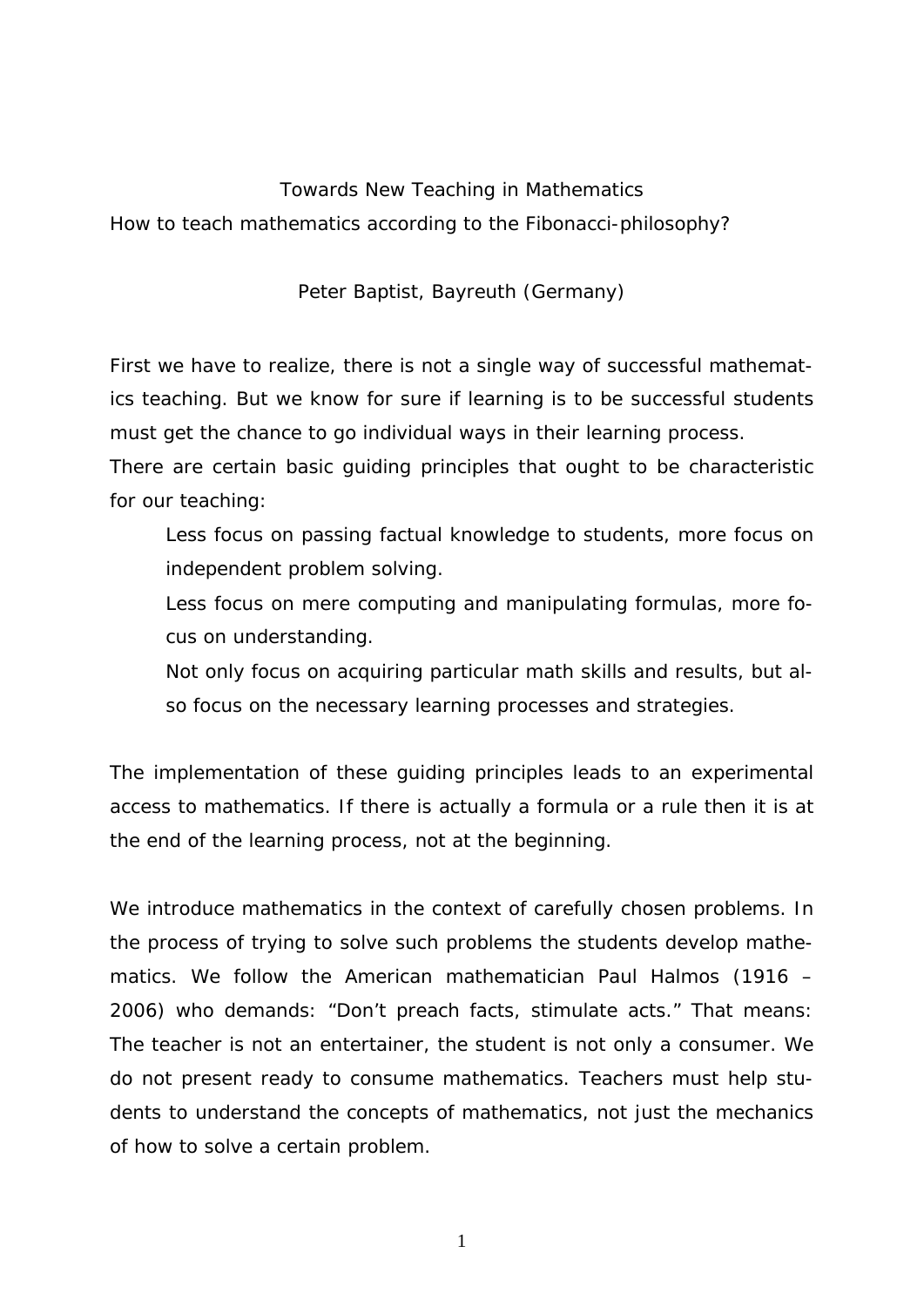"Stimulating acts" means to encourage students to develop their own informal methods for doing mathematics. We ask them

 to explore, to observe, to discover, to assume, to explain, to prove.

This sequence of activities exactly describes what we understand by *Experimental Mathematics*. The first five items are typical for science teaching as well. The distinctive feature of mathematics is the last item: In mathematics we have to prove our discoveries and conjectures and after that the results are valid for ever.

Strictly speaking our goal of mathematics education for the 21<sup>st</sup> century was already written down in the 19<sup>th</sup> century by Wilhelm von Humboldt (1767 – 1835): "The student is mature, if he or she has learnt so much that he or she is able to learn independently."

Even about 200 years old this message is still very topical. Big ideas never loose their relevance. To support this aim we have to continue the further development of a problem-based culture and of learning strategies and methods. We have to encourage teachers to use the computer as a tool for better learning and we have to stress the importance of mathematics for our daily life and for our future.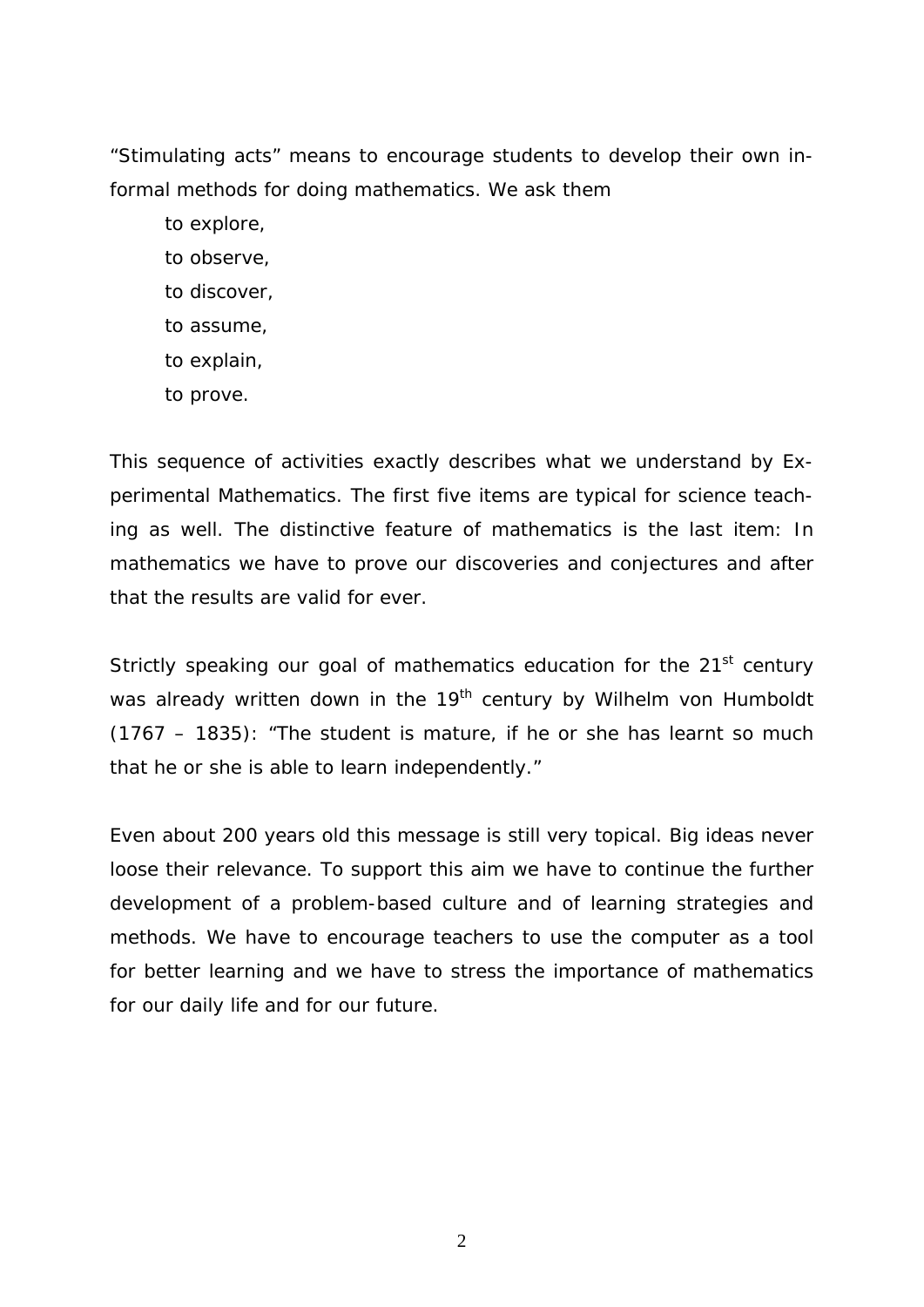

It has already been stated that successful instruction has an individual face that is primarily that of the individual instructors. Ideas and materials provide inspiration, but implementation always has a personal touch. To improve classrom instruction we first have to change the way we deal with content, i.e. we need innovations in the classroom. Access to the "Fibonacci philosophy" is best achieved through conscious consideration of one's own teaching. Here certain central themes can serve as a means of orientation. These themes take five different aspects of teaching into consideration:

- 1. Teaching style
- 2. Work with problems/tasks
- 3. Technical contents
- 4. Type of achievement testing
- 5. The role of mathematics teachers.